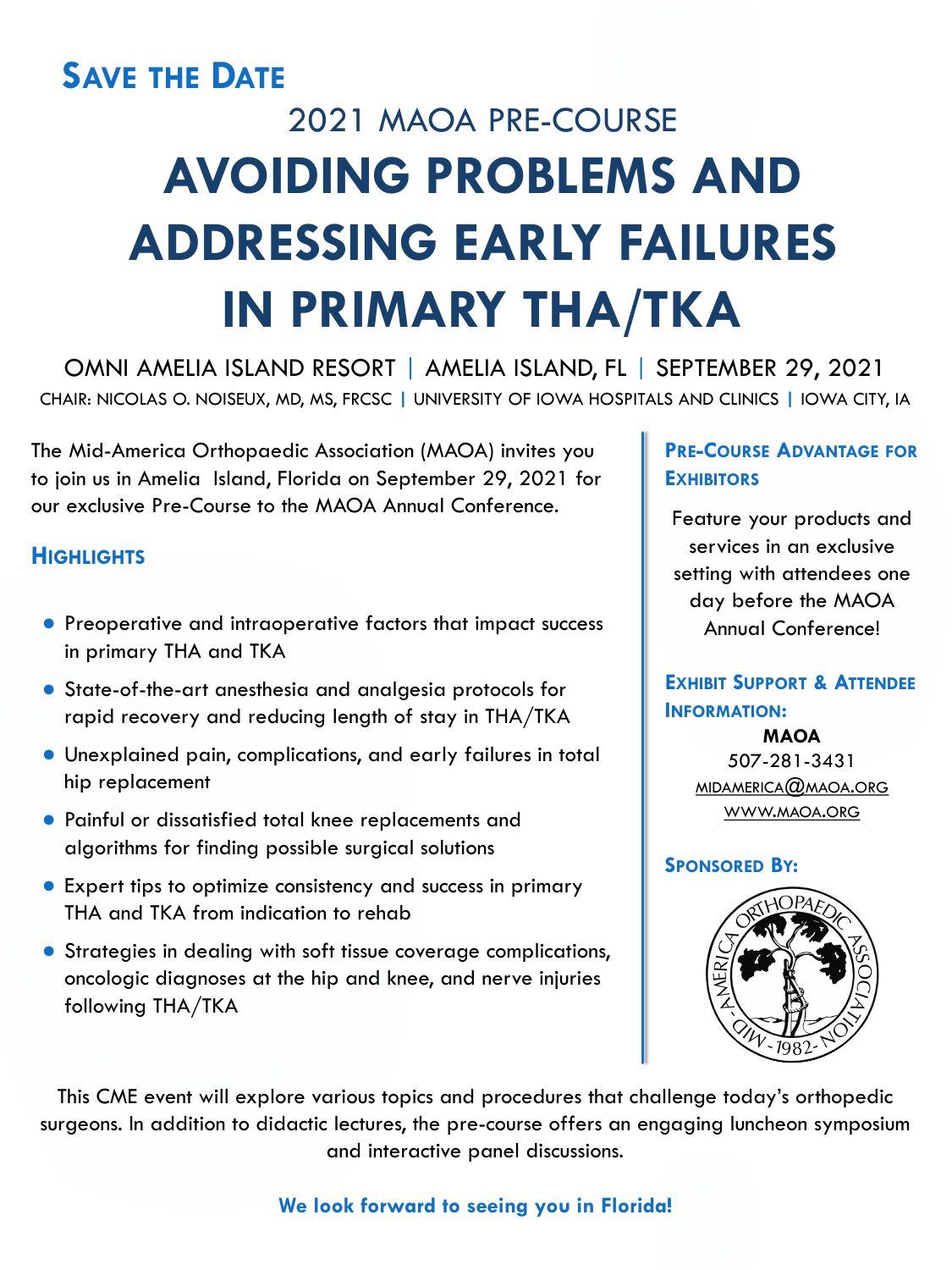# 2021 MAOA PRE-COURSE AVOIDING PROBLEMS AND ADDRESSING EARLY FAILURES IN PRIMARY THA/TKA

# OMNI AMELIA ISLAND RESORT | AMELIA ISLAND, FL | SEPTEMBER 29, 2021

Please join us one day prior to the Mid-America Orthopaedic Association (MAOA) Annual Meeting for didactic lectures, case studies, and interactive audience discussions. The 2021 Pre-Course will be accredited for a maximum of 7.5 AMA PRA Category 1 Credit(s)<sup>TM</sup> accredited by the American Academy of Orthopaedic Surgeons.

### **COURSE CHAIR:**

Nicolas O. Noiseux, MD, MS, FRCSC Iowa City, IA

### **PRELIMINARY FACULTY (SUBJECT TO CHANGE):**

Nicholas A. Bedard, MD is a set of the set of the set of the lowe City, IA Timothy S. Brown, MD **Iowa City, IA** Joseph A. Buckwalter, V, MD **Iowa City, IA** Jacob Elkins, MD, PHD Iowa City, IA Curtis W. Hartman, MD Omaha, NE James A. Keeney, MD **Columbia, MO** Brett R. Levine, MD, MS Chicago, IL Craig R. Mahoney, MD West Des Moines, IA Benjamin J. Miller, MD Iowa City, IA Jeffrey B. Stambough, MD Little Rock, AR Lucian C. Warth, MD **Fishers, IN** 

### **PRELIMINARY SCHEDULE OF EVENTS:**

| $7:00$ AM $-7:25$ AM                 | <b>Breakfast in Exhibit Hall</b>                                         |
|--------------------------------------|--------------------------------------------------------------------------|
| $7:25$ AM $-$ 12:00 PM               | Lectures & Interactive Discussions                                       |
|                                      | (includes one 30-minute break for attendees to interact $w/$ exhibitors) |
| $12:00 \text{ PM} - 1:00 \text{ PM}$ | Luncheon Symposia                                                        |
| $1:00$ PM $-$ 5:00 PM                | Lectures & Interactive Discussions                                       |

*(includes one 30-minute break for attendees to interact w/exhibitors)*

### **EXHIBIT SPACE & FEES:**

### **MAOA Annual Meeting Exhibitors** – \$750

*Exhibitors already committed to participate at the MAOA Annual Meeting.*

## **Pre-Course One-Day Only Exhibitors** – \$1,000

*Exhibitors who will only exhibit at the Pre-Course on Wednesday, September 29, 2021.*

# **To exhibit at the Pre-Course meeting, please return your application to MAOA no later than August 1, 2021.**

MAOA: Pam Kluck & Cayen VanLaere **|** 507-281-3434 **|** [midamerica@maoa.org](mailto:midamerica@maoa.org)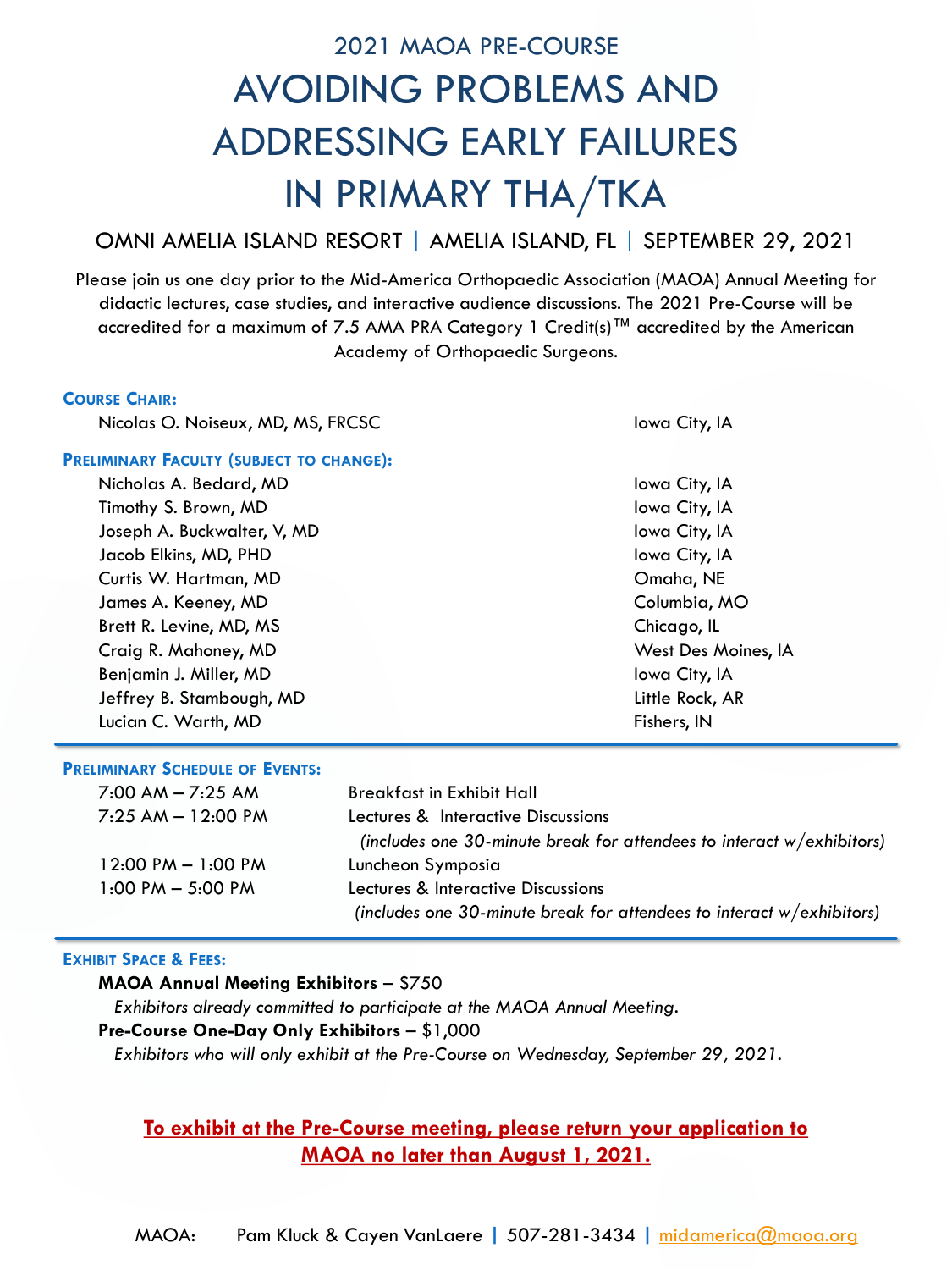### 2021 MAOA PRE-COURSE

### **Why Did this Joint Replacement Not Work Out as it Should Have? Avoiding Problems and Addressing Early Failures in Primary Total Hip and Knee Arthroplasty**

September 29, 2021 7:25 AM - 5:00 PM Omni Amelia Island Resort Amelia Island, FL

### 7.5 Category 1 CME Credits Offered

### Nicolas O. Noisuex, MD, MS, FRCS(C), Chair

| 7:00 AM         | 7:25 AM                  | <b>Breakfast &amp; Registration</b>                              |                              |
|-----------------|--------------------------|------------------------------------------------------------------|------------------------------|
| 7:25 AM         | 7:30 AM                  | Welcome                                                          | Craig R. Mahoney, M.D.       |
| 7:30 AM         | 8:34 AM                  | <b>SESSION 1 - Preoperative/Intraoperative Factors Impacting</b> | <b>Moderator:</b>            |
|                 |                          | <b>Success</b>                                                   | Nicolas O. Noiseux, M.D.     |
| 7:30 AM         | 8:02 AM                  | <b>Preoperative Optimization</b>                                 |                              |
| 7:30 AM         | 7:40 AM                  | Thresholds for BMI, HbA1c, Smoking, Nutrition/Alb                | Curtis W. Hartman, M.D.      |
| $7:41$ AM       | 7:51 AM                  | <b>Strategies to Address the Above Wellness Factors</b>          | Curtis W. Hartman, M.D.      |
| 7:52 AM         | 8:02 AM                  | Antibiotic Choices and Stewardship                               | Jeffrey B. Stambough, M.D.   |
| 8:03 AM         | 8:24 AM                  | State-of-the-Art Anesthesia and Analgesia Protocols              |                              |
| 8:03 AM         | 8:13 AM                  | Optimization of Protocols for Rapid Recovery/Short Stay          | Jeffrey B. Stambough, M.D.   |
| 8:14 AM         | 8:24 AM                  | <b>Options for Perioperative Pain Management</b>                 | Brett R. Levine, M.D., M.S.  |
| 8:24 AM         | 8:34 AM                  | <b>Discussion</b>                                                |                              |
| 8:35 AM         | 9:45 AM                  | <b>SESSION 2 - Primary THA</b>                                   | <b>Moderator:</b>            |
|                 |                          |                                                                  | Craig R. Mahoney, M.D.       |
| 8:35 AM         | 8:55 AM                  | The Atypical Indication, Staying Out of Trouble                  | James A. Keeney, M.D.        |
|                 |                          | . FAI/Labral Tear with Mild OA, DDH, Post-Perthes Hip,           |                              |
| (20 minutes)    | Post-SCFE Hip (Choose 2) |                                                                  |                              |
|                 |                          | • Additional Work-Up, Use of Intra-Articular Injections          |                              |
|                 |                          | • Tips for Success and Case Examples                             |                              |
| 8:56 AM 9:14 AM |                          | <b>Early PJI</b>                                                 | Jacob M. Elkins, M.D., Ph.D. |
|                 |                          | • Prevention (Technique, "Washes/Soaks", Wound                   |                              |
| (18 minutes)    |                          | Closure)                                                         |                              |
|                 |                          | • Detection, Management                                          |                              |
|                 |                          | • Tips for Success and Case Examples                             |                              |
| 9:15 AM 9:35 AM |                          | <b>Instability and Early Detection</b>                           | Nicholas A. Bedard, M.D.     |
|                 |                          | • Approach and Tips for Prevention                               |                              |
|                 |                          | • Hip-Spine Relationship and Algorithm to Minimize               |                              |
|                 | (20 minutes)             | <b>Instability</b>                                               |                              |
|                 |                          | • Management of Instability                                      |                              |
|                 |                          | • Liner/Head Exchange, Revision, DM, Constrained                 |                              |
| 9:35 AM         | 9:45 AM                  | Discussion/Q&A                                                   |                              |
| 9:45 AM         | 10:15 AM Break           |                                                                  |                              |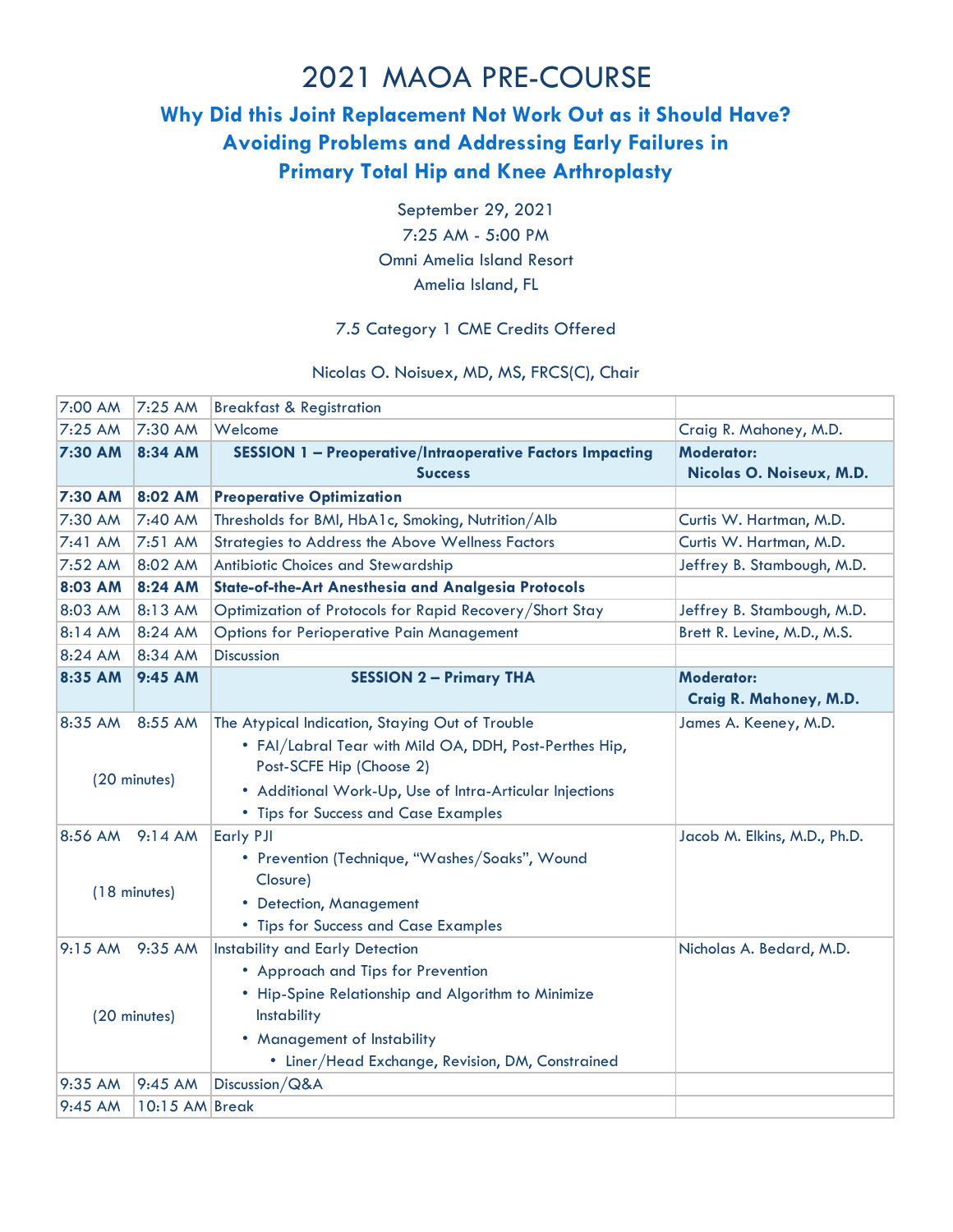| 10:15 AM 12:00PM |                        | <b>SESSION 2 - Primary THA (continued)</b>                                                                     | <b>Moderator:</b><br>James A. Keeney, M.D. |
|------------------|------------------------|----------------------------------------------------------------------------------------------------------------|--------------------------------------------|
|                  |                        |                                                                                                                |                                            |
|                  |                        | 10:15 AM 10:35 AM Periprosthetic Fracture                                                                      | Brett R. Levine, M.D.                      |
|                  |                        | · Intraoperative (Calcar Crack, Full Femur Fracture, Tab<br><b>Fracture)</b> with Treatment Strategies         |                                            |
|                  |                        |                                                                                                                |                                            |
| (20 minutes)     |                        | • Early Postop Fracture<br>• ORIF vs. Revision                                                                 |                                            |
|                  |                        |                                                                                                                |                                            |
|                  |                        | • Tips for Success and Case Examples<br>10:36 AM 10:56 AM Failure of Ingrowth/Early Loosening                  | Lucian C. Warth, M.D.                      |
|                  |                        | • Implant Choice in Primary                                                                                    |                                            |
|                  |                        | • Press-Fit Types, Screws, Cement Stem                                                                         |                                            |
| (20 minutes)     |                        | • Detecting Early Loosening, Management                                                                        |                                            |
|                  |                        |                                                                                                                |                                            |
|                  |                        | • Tips for Success and Case Examples<br>10:57 AM 11:12 AM Work-Up of the Painful THA with No Obvious Diagnosis | Timothy S. Brown, M.D.                     |
|                  | $(15$ minutes)         | • Metal lons, Trunnionosis, Subclinical Infection,                                                             |                                            |
|                  |                        | Subluxation/Impingement                                                                                        |                                            |
|                  |                        | 11:12 AM 11:20 AM Discussion/Q&A                                                                               |                                            |
|                  |                        | 11:21 AM 12:00PM Full Panel - Rapid Fire THA Topics and Q & A                                                  | Moderator:                                 |
|                  |                        |                                                                                                                | Nicolas O. Noiseux, M.D.                   |
|                  |                        | . How I Do a Primary THA                                                                                       | Panel:                                     |
|                  |                        | • Anesthesia, Position, Approach, Cup, Stem, Test, Navi,                                                       | Nicholas A. Bedard, M.D.                   |
|                  |                        | Computer, Close                                                                                                | Jacob M. Elkins, M.D., Ph.D.               |
|                  | (39 minutes)           | . What to do with:                                                                                             | Brett R. Levine, M.D., M.S.                |
|                  |                        | . Tab or Fem Hardware, Protrusio, High DDH, Postop LLD                                                         | Lucian C. Warth, M.D.                      |
|                  |                        | (not covered above)                                                                                            |                                            |
|                  |                        |                                                                                                                |                                            |
| 12:00 PM 1:00 PM |                        | <b>Industry-Sponsored Luncheon Symposium: Flexion Therapeutics</b>                                             |                                            |
| 1:00 PM          | 3:00 PM                | <b>SESSION 3 - Primary TKA</b>                                                                                 | <b>Moderator:</b>                          |
|                  |                        |                                                                                                                | Brett R. Levine, M.D., M.S.                |
| 1:00 PM          | $1:15$ PM              | Work-Up of Painful TKA                                                                                         | Nicholas A. Bedard, M.D.                   |
|                  | $(15 \text{ minutes})$ | • Postop Factors, Metal Allergy (is it real?), Early PJI                                                       |                                            |
| $1:16$ PM        | $1:31$ PM              | <b>Postoperative Stiffness (Arthrofibrosis)</b>                                                                | Curtis W. Hartman, M.D.                    |
|                  |                        | • Is it Infected, is it Loose?                                                                                 |                                            |
|                  |                        | . Imbalanced Gaps, Extra Cuts or Augments Needed                                                               |                                            |
|                  | $(15$ minutes)         | • Treatment Options, Tips and Tricks, and Case Examples                                                        |                                            |
|                  |                        | • MUA, Arthroscopic LOA with MUA, Open Synovectomy,                                                            |                                            |
|                  |                        | Revision                                                                                                       |                                            |
| 1:32 PM          | 1:47 PM                | Instability in TKA                                                                                             | Jeffrey B. Stambough, M.D.                 |
|                  |                        | • Flexion Instability: Work-Up and Treatment                                                                   |                                            |
|                  | $(15$ minutes)         | • Global, Recurvatum                                                                                           |                                            |
|                  |                        | • Options for Treatment and Case Examples                                                                      |                                            |
| 1:48 PM          | 2:03 PM                | Early Loosening/Debonding, Cementless Failure                                                                  | Timothy S. Brown, M.D.                     |
|                  |                        | • Cementing Technique, Screws in Cementless                                                                    |                                            |
| $(15$ minutes)   |                        | • Detecting Early Loosening, Management                                                                        |                                            |
|                  |                        | • Tips for Success and Case Examples                                                                           |                                            |
| 2:03 PM          | 2:13 PM                | Discussion/Q&A                                                                                                 |                                            |